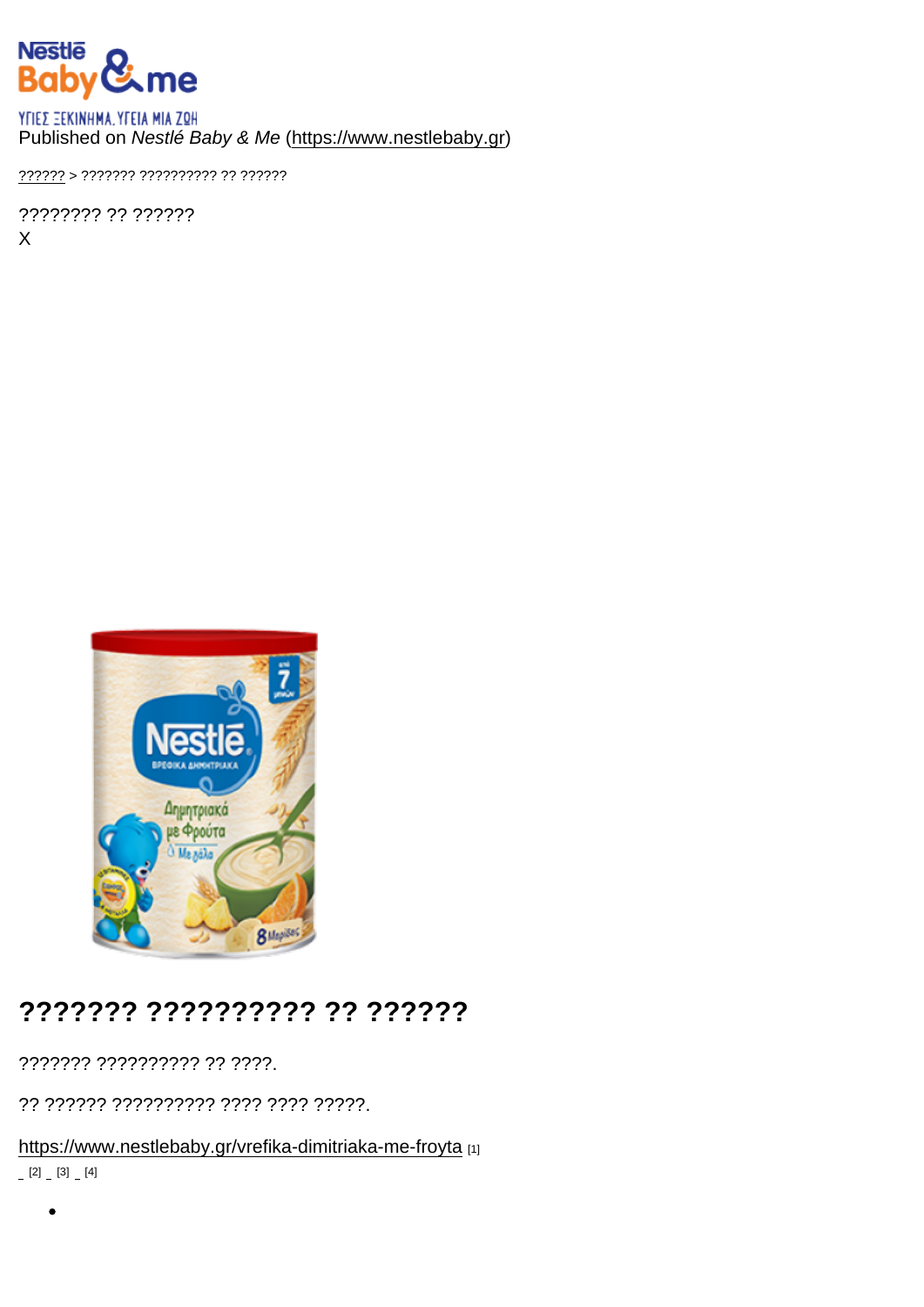$[5]$ 

Nestlé ??????? ?????????? [6]

# **¿¿¿¿¿¿ ¿¿ ¿¿¿¿¿¿¿¿ ¿¿¿¿¿¿**

7777777 7777777777 77 7777

77 777777 7777777777 7777 7777 77777

- $\bullet$  [7]
- $\bullet$  ???????? [1]
- $.77777777$
- $\bullet$  ???? ??????? ????????? թյ

• 2222 222 23 83% 222 222222222 222222222 22 222212 224 22221\*

??????????

- 
- 49% ?????????? ?? ???? ????????
- $\bullet$ ??????? ????? ??? ????????? ???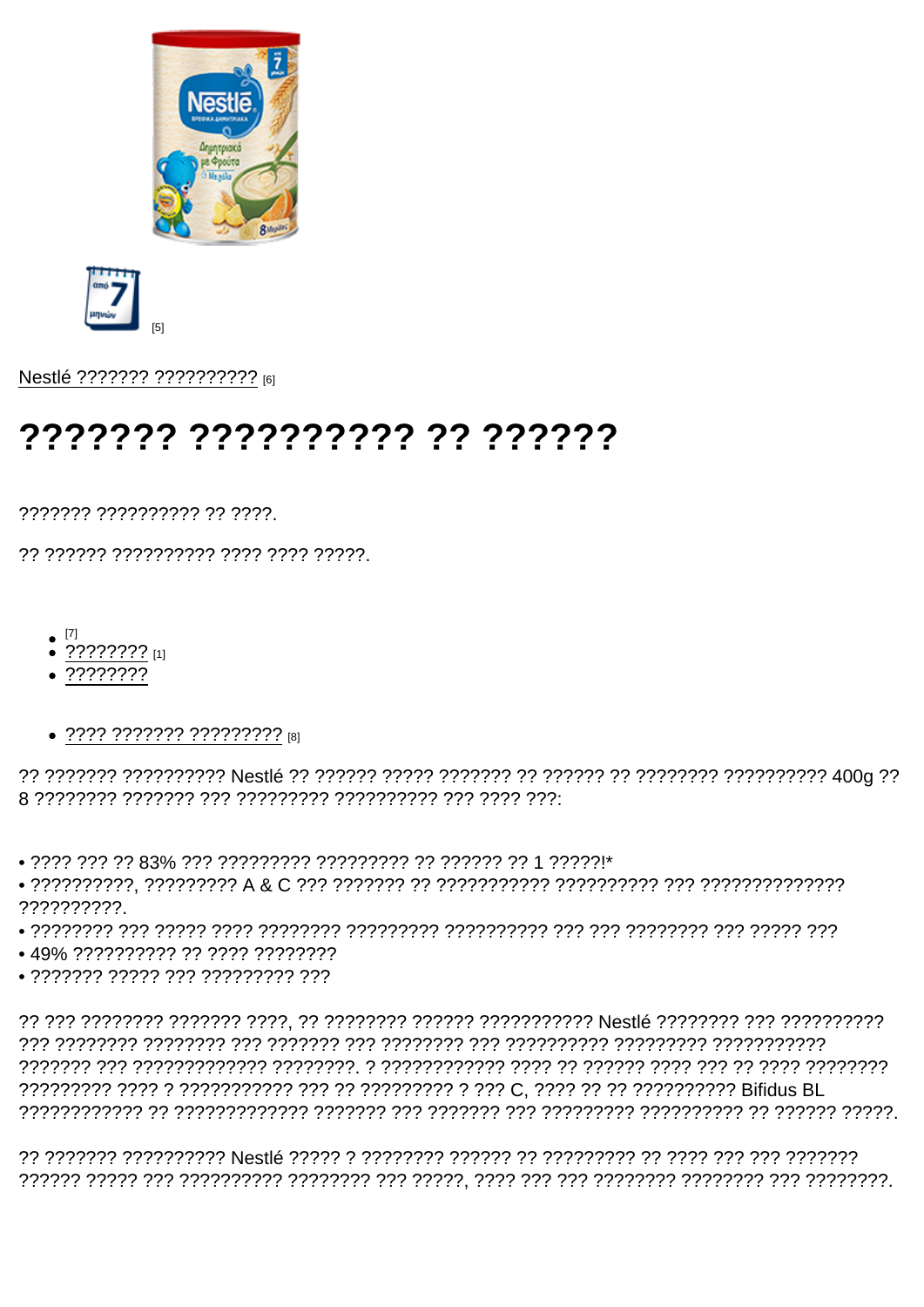#### ?????????

??? ?????????? ????, ?????????? ???? ?????. 

### ?????????

????? 23%, ??????????? ?????? [??????? 7%, ????????? 3%, ?????? 1,9%, ???? 1,1%, ?????? ??????????? Bifidus. ???????? ????????.

## A???????????

???????? ????????

### ??????????? ???????

| ???? ???????                   | ??? 100 ml ????????? |                     |       |
|--------------------------------|----------------------|---------------------|-------|
| ????????                       | 416                  | kcal                |       |
| ????????                       | 1740                 | kJ                  |       |
| ??????                         | 10                   | g                   |       |
| ?? ??? ?????? ????????? 1,1    |                      | g                   |       |
| ????????????                   | 66                   | g                   |       |
| ?? ??? ?????? ???????          | 27                   | g                   |       |
| ???????? ????                  | 5,0                  | g                   |       |
| ?????????                      | 13,5                 | g                   |       |
| ?????                          | 0,30                 | g                   |       |
| ????????? & ???????? ????????? |                      | ??? 100 g ????????? |       |
| ???????? A                     |                      | 300                 | ?g RE |
| ???????? D                     |                      | 6                   | ?gD   |
| ???????? ?                     |                      | 4,6                 | mg TE |
| ???????? K                     |                      | 35                  | 2g    |
| ???????? C                     |                      | 85                  | mg    |
| ????????                       |                      | 0,9                 | mg    |